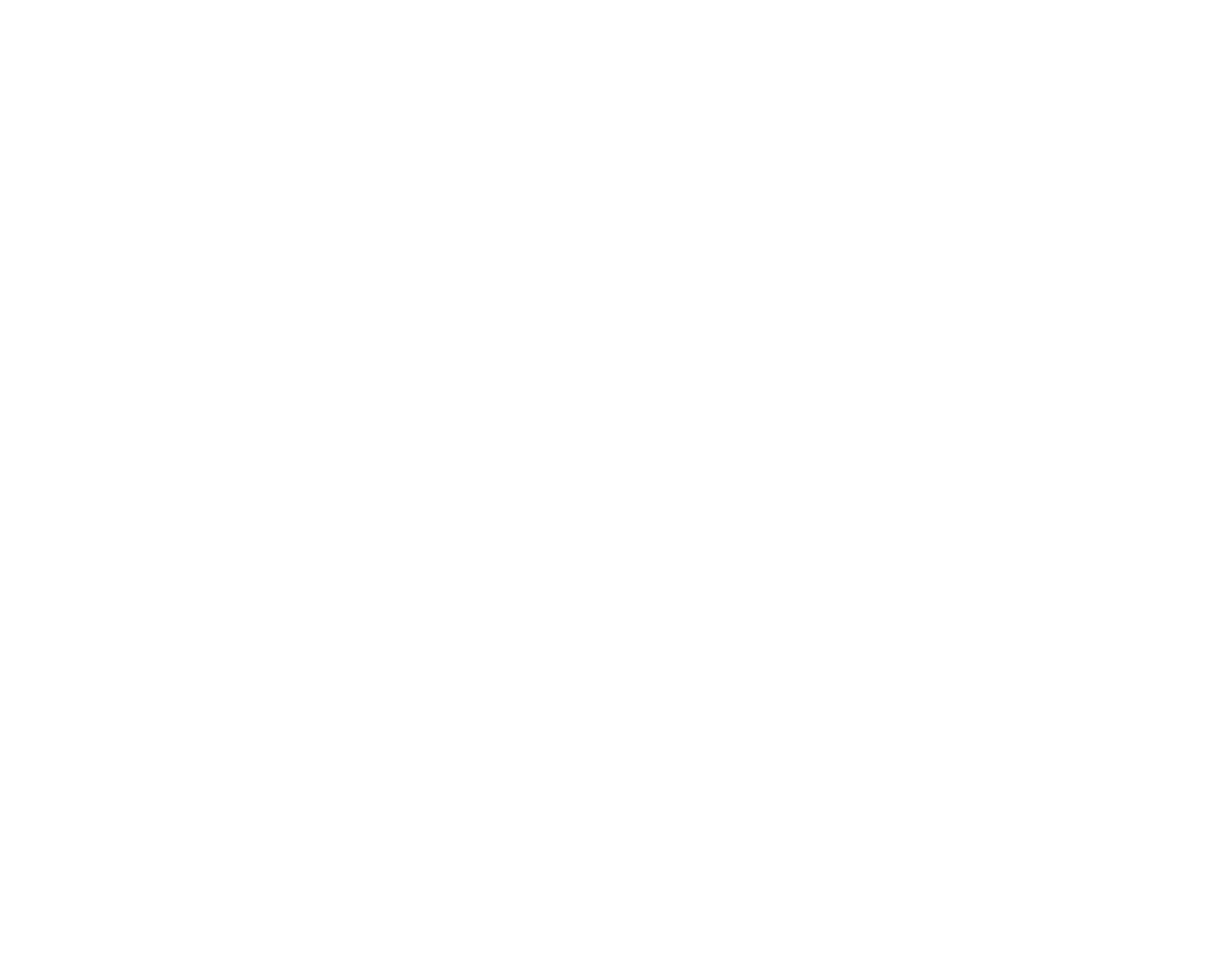## **Below are brief descriptions of some of the allowed activities pertaining to the categories listed in the Student Investment Account.**

**OCG** *Ongoing Community Engagement*<br>Activities aimed to continue engaging focal student groups, communities and staff for input and feedback on planned activities and priorities.

- **IIT** *Increased Instructional Time* More hours and/or days.<br>Summer programs; before or after school programs.<br>Technological investments that minimize class time used for assessments administered to students.
- 

### **H&S** *Improving Student Health & Safety* med practices; student mental and behavioral health.

# **RCS** *Reducing Class Size*

Use evidence-based criteria to ensure appropriate student-teacher ratios or staff caseloads; Increasing the use of instructional assistants.

### **WRE** *Well-Rounded Education*

Develomentahy appropriate and culturally responsive and finency products and propriate in pre- throught third gade.<br>Culturally responsive programs and practice in grade is a state of the state of the state of the state of

### **ADMIN** *Administrative Indirect Costs*

**Below are brief descriptions of some of the accounting codes that are commonly used for the Student Investment Account (taken from the Program Budgeting and Accounting Manual).**

## **111** *Licensed Salaries*

Costs for work performed by regular licensed employees of the district. Include licensed coordinators and licensed employees in bargaining unit under this object.

# **112** *Classified Salaries*

Costs for work performed by regular classified employees of the district. Confidential staff may be coded to this object or 114 below or you may use a district defined code to track separately.

# **113** *Administrators*

xmed by regular administrative employees who manage, direct, or administer programs of the district. Administrators need not be licensed to be charged to 113.

# **12x** *Substitutes—Licensed* Costs for work performed by substitute licensed employees of the district.

**13x** *Additional Salary* 00000001<br>Imepalo censions of the district in positions of either a temporary or permanent nature for work performed in addition to the nermal work period for which the employee is compensated under Regular Staries and Temp

# **Dox**<br>http://therage.org/information/information/information/information/information/information/information/informatio<br>Services which by their nature can be performed only by persons with specialized skills and knowledge.

Student Transportation Services<br>Expenditures to person (act on the district payrol) or agencies for the purpose of transporting children. These include those expenditures to individuals who transport themselves or to paren

Tone!<br>Costs for transportation for all district personnel (including students), conference registration, mean, hotel, and other expenses associated with traveling on business for the district. Payments for per demin lies o

# **35x** *Communication*

Service provided by persons or businesse to assist in transmitting and receiving data or information. This category includes telephone and international data communications, postage machine rental and postage, fax and adve

**4xx** *Supplies and Materials* Which could include Textbook, E-textbooks, library books, periodicals, food, equipment that is less than \$5,000, computer software and computer hardware **5xx** *Capitol Outlay*

nd acquisition, building acquisition, permanent structural alterations (Pheting, ventilation, electrical), improvements other than buildings (sidewalks, fire hydrants, playground), purchase of buses and bus improvements

**640** *Dues and Fees* Expenditures or assessments for membership in professional or other organizations or associations or payments to a paying agent for services rendered. **8xx** *Miscellaneous* 

**ADMIN** *<u>Administrative Indirect Costs</u>*<br>
OTHER *Other codes not listed* 

**OTHER** *Other codes not listed*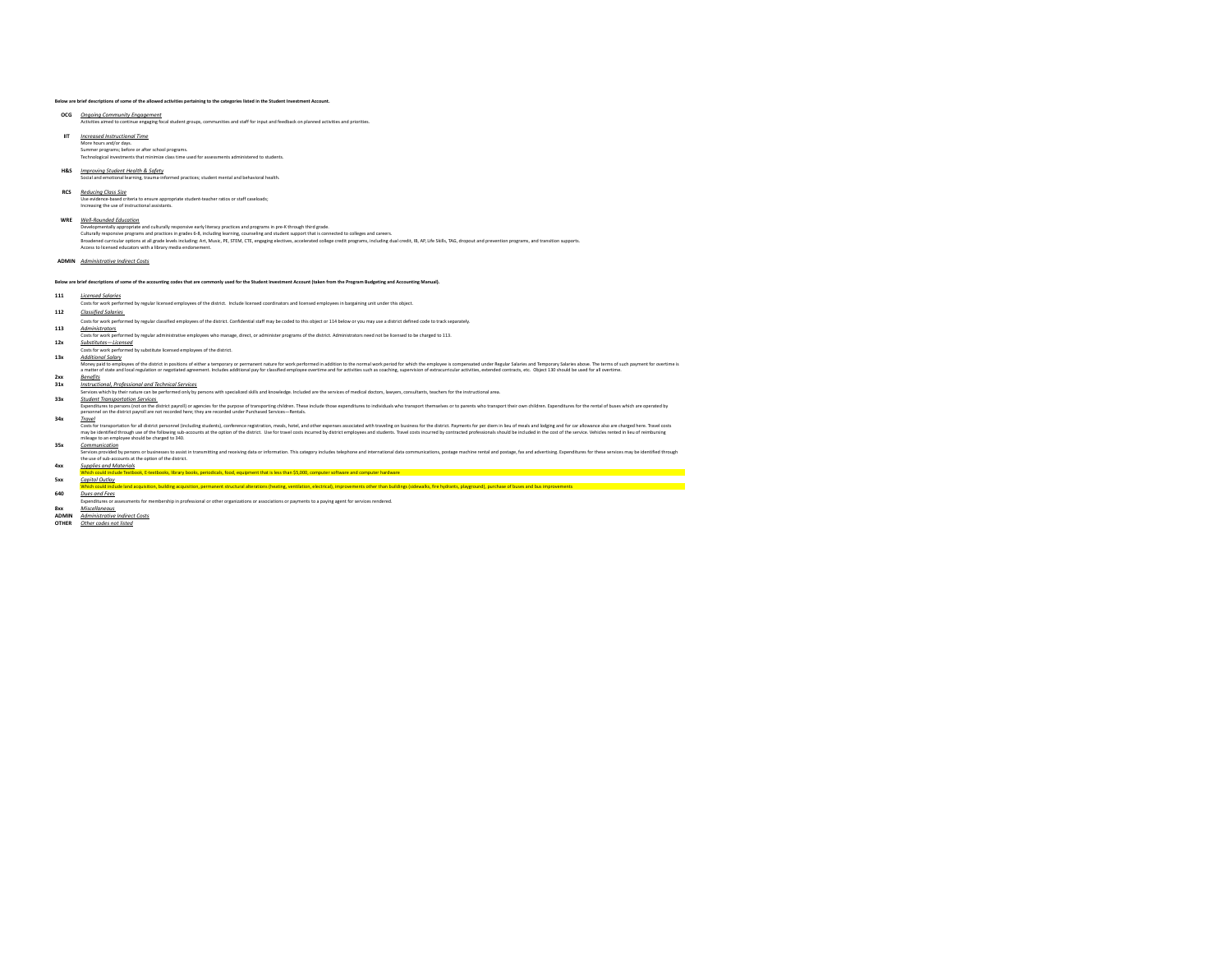| Activity #     | Ë            | Allowable Use Category | Code<br><b>Object</b> | 1. Briefly describe the proposed activity (Column "E").<br>2. Select the appropriate "Allowable Use Category" that best fits the activity from the drop down list (Column "C").<br>3. Select the appropriate "Object Code" that best fits the activity from the dropdown list (Column "D").<br>If the desired object code is not listed, select "OTHER" and include a note in the justification narrative.<br>4. Enter FTE, if any is associated with the activity item (Column "B").<br>5. Enter budgeted amount (Column "F").<br>6. Provide a brief narrative justification for the activity and budgeted amount (Column "H").<br>The sheet will auto sum the budgeted amounts as long as an OBJECT code is selected. |                           | \$ Amount      | <b>Budget Notes</b>                          |
|----------------|--------------|------------------------|-----------------------|-------------------------------------------------------------------------------------------------------------------------------------------------------------------------------------------------------------------------------------------------------------------------------------------------------------------------------------------------------------------------------------------------------------------------------------------------------------------------------------------------------------------------------------------------------------------------------------------------------------------------------------------------------------------------------------------------------------------------|---------------------------|----------------|----------------------------------------------|
|                |              |                        |                       | Total Allocation \$                                                                                                                                                                                                                                                                                                                                                                                                                                                                                                                                                                                                                                                                                                     |                           | 456,334.23     | [District Activities + Administrative Costs] |
|                |              |                        |                       | Total Expenditures: \$                                                                                                                                                                                                                                                                                                                                                                                                                                                                                                                                                                                                                                                                                                  |                           | 443,448.45     |                                              |
|                |              |                        |                       | <b>Total Administrative Costs</b>                                                                                                                                                                                                                                                                                                                                                                                                                                                                                                                                                                                                                                                                                       |                           | $$12,885.78$ N |                                              |
|                |              |                        |                       | Unbudgeted Funds:                                                                                                                                                                                                                                                                                                                                                                                                                                                                                                                                                                                                                                                                                                       |                           | \$0.00         |                                              |
|                |              |                        |                       | <b>Proposed Activity</b>                                                                                                                                                                                                                                                                                                                                                                                                                                                                                                                                                                                                                                                                                                |                           |                |                                              |
| $\mathbf{1}$   |              | <b>ADMIN</b>           | 113                   | Administrative Costs                                                                                                                                                                                                                                                                                                                                                                                                                                                                                                                                                                                                                                                                                                    | $\ddot{\mathsf{S}}$       | 12,885.78      |                                              |
| $\overline{2}$ | 1.0          | <b>RCS</b>             | 111                   | Literacy & Math Specialist                                                                                                                                                                                                                                                                                                                                                                                                                                                                                                                                                                                                                                                                                              | $\boldsymbol{\mathsf{S}}$ | 126,921.64     |                                              |
| $\overline{3}$ | $\mathbf{1}$ | H&S                    | 111                   | Behavior Support & GS Restorative Coach                                                                                                                                                                                                                                                                                                                                                                                                                                                                                                                                                                                                                                                                                 | $\mathsf{\hat{S}}$        | 92,544.69      |                                              |
| $\overline{4}$ | 0.2          | <b>RCS</b>             | 111                   | HS Science                                                                                                                                                                                                                                                                                                                                                                                                                                                                                                                                                                                                                                                                                                              | $\mathsf{\hat{S}}$        | 15,675.23      |                                              |
| 5              | $\mathbf{1}$ | WRE                    | 111                   | K-12 Equity & Inclusion Director & HS Restorative Coach                                                                                                                                                                                                                                                                                                                                                                                                                                                                                                                                                                                                                                                                 | $\zeta$                   | 127,306.89     |                                              |
| 6              |              | H&S                    | 8xx                   | Jory Mental Health                                                                                                                                                                                                                                                                                                                                                                                                                                                                                                                                                                                                                                                                                                      | $\zeta$                   | 81,000.00      |                                              |
| $\overline{7}$ |              |                        |                       |                                                                                                                                                                                                                                                                                                                                                                                                                                                                                                                                                                                                                                                                                                                         |                           |                |                                              |
|                |              |                        |                       |                                                                                                                                                                                                                                                                                                                                                                                                                                                                                                                                                                                                                                                                                                                         |                           |                |                                              |
|                |              |                        |                       |                                                                                                                                                                                                                                                                                                                                                                                                                                                                                                                                                                                                                                                                                                                         |                           |                |                                              |
|                |              |                        |                       |                                                                                                                                                                                                                                                                                                                                                                                                                                                                                                                                                                                                                                                                                                                         |                           |                |                                              |
|                |              |                        |                       |                                                                                                                                                                                                                                                                                                                                                                                                                                                                                                                                                                                                                                                                                                                         |                           |                |                                              |
|                |              |                        |                       |                                                                                                                                                                                                                                                                                                                                                                                                                                                                                                                                                                                                                                                                                                                         |                           |                |                                              |
|                |              |                        |                       |                                                                                                                                                                                                                                                                                                                                                                                                                                                                                                                                                                                                                                                                                                                         |                           |                |                                              |
|                |              |                        |                       |                                                                                                                                                                                                                                                                                                                                                                                                                                                                                                                                                                                                                                                                                                                         |                           |                |                                              |
|                |              |                        |                       |                                                                                                                                                                                                                                                                                                                                                                                                                                                                                                                                                                                                                                                                                                                         |                           |                |                                              |
|                |              |                        |                       |                                                                                                                                                                                                                                                                                                                                                                                                                                                                                                                                                                                                                                                                                                                         |                           |                |                                              |
|                |              |                        |                       |                                                                                                                                                                                                                                                                                                                                                                                                                                                                                                                                                                                                                                                                                                                         |                           |                |                                              |
|                |              |                        |                       |                                                                                                                                                                                                                                                                                                                                                                                                                                                                                                                                                                                                                                                                                                                         |                           |                |                                              |
|                |              |                        |                       |                                                                                                                                                                                                                                                                                                                                                                                                                                                                                                                                                                                                                                                                                                                         |                           |                |                                              |
|                |              |                        |                       |                                                                                                                                                                                                                                                                                                                                                                                                                                                                                                                                                                                                                                                                                                                         |                           |                |                                              |
|                |              |                        |                       |                                                                                                                                                                                                                                                                                                                                                                                                                                                                                                                                                                                                                                                                                                                         |                           |                |                                              |
|                |              |                        |                       |                                                                                                                                                                                                                                                                                                                                                                                                                                                                                                                                                                                                                                                                                                                         |                           |                |                                              |
|                |              |                        |                       |                                                                                                                                                                                                                                                                                                                                                                                                                                                                                                                                                                                                                                                                                                                         |                           |                |                                              |
|                |              |                        |                       |                                                                                                                                                                                                                                                                                                                                                                                                                                                                                                                                                                                                                                                                                                                         |                           |                |                                              |
|                |              |                        |                       |                                                                                                                                                                                                                                                                                                                                                                                                                                                                                                                                                                                                                                                                                                                         |                           |                |                                              |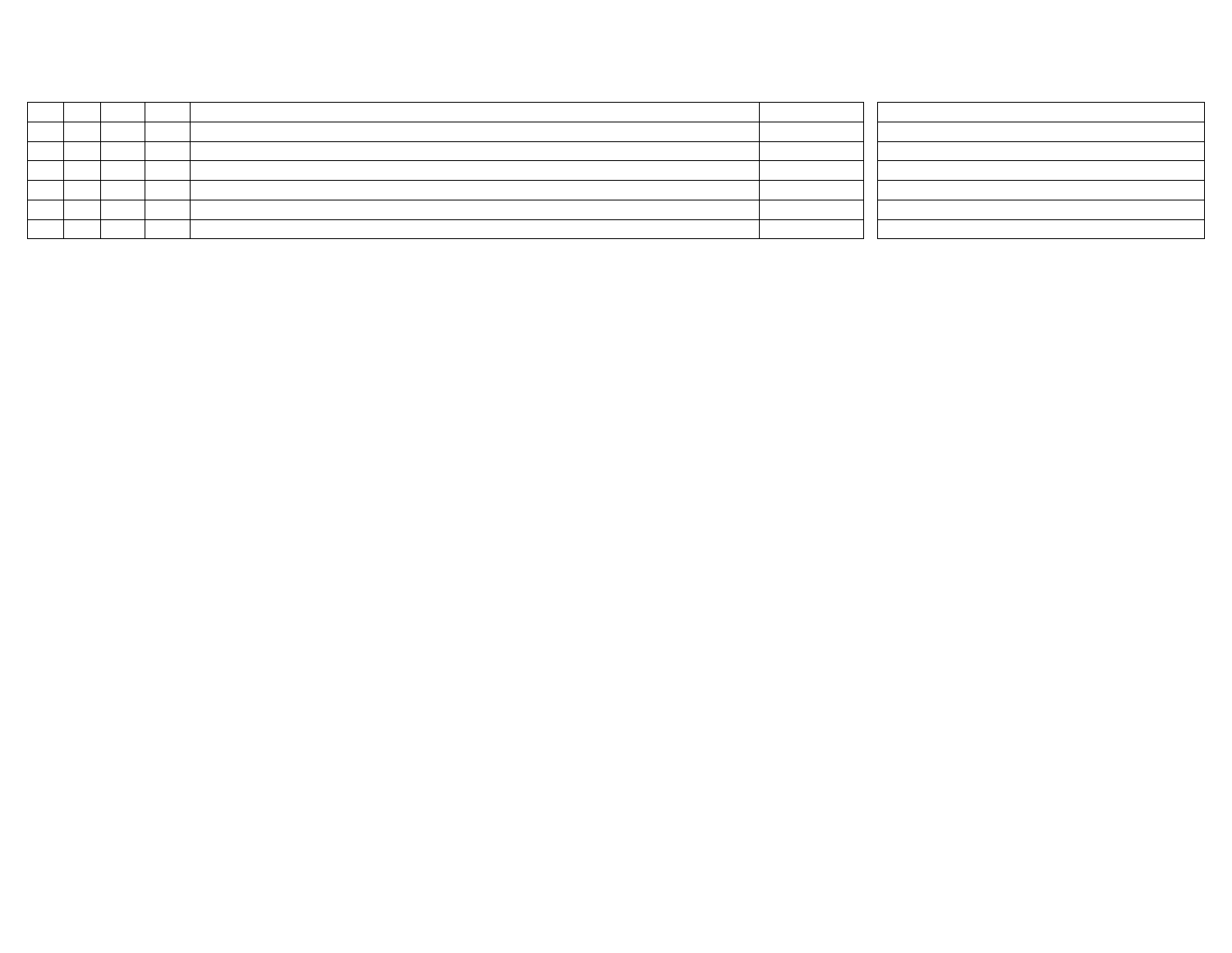| Activity #     | $\overline{\text{E}}$ | Allowable Use Category | Code<br>Object | 1. Briefly describe the proposed activity (Column "E").<br>2. Select the appropriate "Allowable Use Category" that best fits the activity from the drop down list (Column "C").<br>3. Select the appropriate "Object Code" that best fits the activity from the dropdown list (Column "D").<br>If the desired object code is not listed, select "OTHER" and include a note in the justification narrative.<br>4. Enter FTE, if any is associated with the activity item (Column "B").<br>5. Enter budgeted amount (Column "F").<br>6. Provide a brief narrative justification for the activity and budgeted amount (Column "H").<br>The sheet will auto sum the budgeted amounts as long as an OBJECT code is selected. |                    | \$ Amount   | <b>Budget Notes</b>                                   |
|----------------|-----------------------|------------------------|----------------|-------------------------------------------------------------------------------------------------------------------------------------------------------------------------------------------------------------------------------------------------------------------------------------------------------------------------------------------------------------------------------------------------------------------------------------------------------------------------------------------------------------------------------------------------------------------------------------------------------------------------------------------------------------------------------------------------------------------------|--------------------|-------------|-------------------------------------------------------|
|                |                       |                        |                | Total Allocation                                                                                                                                                                                                                                                                                                                                                                                                                                                                                                                                                                                                                                                                                                        | $\mathsf{S}$       | 411,750.85  | [District Activities + Administrative Costs]          |
|                |                       |                        |                | Total Expenditures: \$                                                                                                                                                                                                                                                                                                                                                                                                                                                                                                                                                                                                                                                                                                  |                    | 391,163.85  | <b>Budgeted Activities Exceed District Allocation</b> |
|                |                       |                        |                | Total Administrative Costs                                                                                                                                                                                                                                                                                                                                                                                                                                                                                                                                                                                                                                                                                              |                    | \$20,587.00 |                                                       |
|                |                       |                        |                | Unbudgeted Funds:                                                                                                                                                                                                                                                                                                                                                                                                                                                                                                                                                                                                                                                                                                       |                    | (50.00)     |                                                       |
|                |                       |                        |                | <b>Proposed Activity</b>                                                                                                                                                                                                                                                                                                                                                                                                                                                                                                                                                                                                                                                                                                |                    |             |                                                       |
| $\mathbf{1}$   |                       | ADMIN                  | 113            | Administrative Costs                                                                                                                                                                                                                                                                                                                                                                                                                                                                                                                                                                                                                                                                                                    | \$                 | 20,587.00   |                                                       |
| $\overline{2}$ | 1.0                   | <b>RCS</b>             | 111            | Literacy & Math Specialist                                                                                                                                                                                                                                                                                                                                                                                                                                                                                                                                                                                                                                                                                              | $\mathsf{\hat{S}}$ | 135,929.29  |                                                       |
| 3              | $\mathbf{1}$          | H&S                    | 111            | Behavior Support & GS Restorative Coach                                                                                                                                                                                                                                                                                                                                                                                                                                                                                                                                                                                                                                                                                 | \$                 | 99,721.57   |                                                       |
| $\overline{4}$ | 0.2                   | RCS                    | 111            | HS Science                                                                                                                                                                                                                                                                                                                                                                                                                                                                                                                                                                                                                                                                                                              | \$                 | 19,245.49   |                                                       |
| 5              | $\mathbf{1}$          | WRE                    | 111            | K-12 Equity & Inclusion Director & HS Restorative Coach                                                                                                                                                                                                                                                                                                                                                                                                                                                                                                                                                                                                                                                                 | $\mathsf{\hat{S}}$ | 136,267.50  |                                                       |
| 6              |                       |                        |                |                                                                                                                                                                                                                                                                                                                                                                                                                                                                                                                                                                                                                                                                                                                         |                    |             |                                                       |
|                |                       |                        |                |                                                                                                                                                                                                                                                                                                                                                                                                                                                                                                                                                                                                                                                                                                                         |                    |             |                                                       |
|                |                       |                        |                |                                                                                                                                                                                                                                                                                                                                                                                                                                                                                                                                                                                                                                                                                                                         |                    |             |                                                       |
|                |                       |                        |                |                                                                                                                                                                                                                                                                                                                                                                                                                                                                                                                                                                                                                                                                                                                         |                    |             |                                                       |
|                |                       |                        |                |                                                                                                                                                                                                                                                                                                                                                                                                                                                                                                                                                                                                                                                                                                                         |                    |             |                                                       |
|                |                       |                        |                |                                                                                                                                                                                                                                                                                                                                                                                                                                                                                                                                                                                                                                                                                                                         |                    |             |                                                       |
|                |                       |                        |                |                                                                                                                                                                                                                                                                                                                                                                                                                                                                                                                                                                                                                                                                                                                         |                    |             |                                                       |
|                |                       |                        |                |                                                                                                                                                                                                                                                                                                                                                                                                                                                                                                                                                                                                                                                                                                                         |                    |             |                                                       |
|                |                       |                        |                |                                                                                                                                                                                                                                                                                                                                                                                                                                                                                                                                                                                                                                                                                                                         |                    |             |                                                       |
|                |                       |                        |                |                                                                                                                                                                                                                                                                                                                                                                                                                                                                                                                                                                                                                                                                                                                         |                    |             |                                                       |
|                |                       |                        |                |                                                                                                                                                                                                                                                                                                                                                                                                                                                                                                                                                                                                                                                                                                                         |                    |             |                                                       |
|                |                       |                        |                |                                                                                                                                                                                                                                                                                                                                                                                                                                                                                                                                                                                                                                                                                                                         |                    |             |                                                       |
|                |                       |                        |                |                                                                                                                                                                                                                                                                                                                                                                                                                                                                                                                                                                                                                                                                                                                         |                    |             |                                                       |
|                |                       |                        |                |                                                                                                                                                                                                                                                                                                                                                                                                                                                                                                                                                                                                                                                                                                                         |                    |             |                                                       |
|                |                       |                        |                |                                                                                                                                                                                                                                                                                                                                                                                                                                                                                                                                                                                                                                                                                                                         |                    |             |                                                       |
|                |                       |                        |                |                                                                                                                                                                                                                                                                                                                                                                                                                                                                                                                                                                                                                                                                                                                         |                    |             |                                                       |
|                |                       |                        |                |                                                                                                                                                                                                                                                                                                                                                                                                                                                                                                                                                                                                                                                                                                                         |                    |             |                                                       |
|                |                       |                        |                |                                                                                                                                                                                                                                                                                                                                                                                                                                                                                                                                                                                                                                                                                                                         |                    |             |                                                       |
|                |                       |                        |                |                                                                                                                                                                                                                                                                                                                                                                                                                                                                                                                                                                                                                                                                                                                         |                    |             |                                                       |
|                |                       |                        |                |                                                                                                                                                                                                                                                                                                                                                                                                                                                                                                                                                                                                                                                                                                                         |                    |             |                                                       |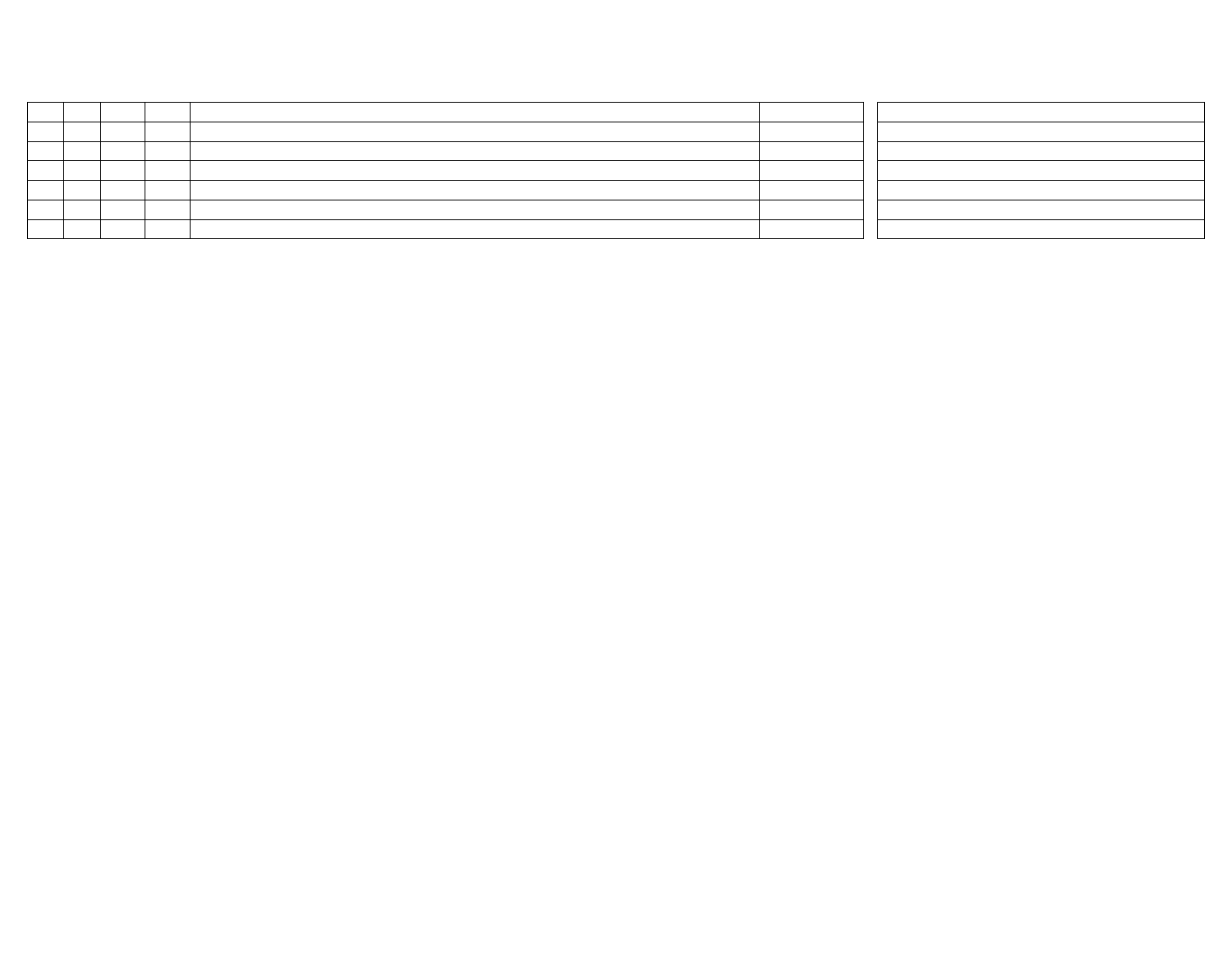# **2021-22**

| <b>CODE</b>  | <b>Description</b>                                           | <b>Total Line Items</b> |                     | <b>Total Budgeted</b> |                                              | <b>Allowable Use Category</b> | <b>Total Line Items</b> |         | <b>Total Budgeted</b> |
|--------------|--------------------------------------------------------------|-------------------------|---------------------|-----------------------|----------------------------------------------|-------------------------------|-------------------------|---------|-----------------------|
| 111          | <b>Licensed Salaries</b>                                     | 4                       | $\mathsf{S}$        | 362,448.45            | Administrative                               |                               | $\mathbf{1}$            | \$      | 12,885.78             |
| 112          | <b>Classified Salaries</b>                                   | 0                       | \$                  | $\sim$                | (Ongoing Community Engagement                |                               | $\mathbf 0$             | $\zeta$ |                       |
| 113          | <b>Administrative Salaries</b>                               | $\mathbf{1}$            | $\ddot{\mathsf{S}}$ | 12,885.78             | <b>Increased Instructional Time</b>          |                               | $\mathbf 0$             | \$      | $\sim$                |
| 12x          | <b>Substitute Salaries</b>                                   | 0                       | \$                  | $\sim$                | <b>Improving Student Health &amp; Safety</b> |                               | $\overline{2}$          | \$      | 173,544.69            |
| 13x          | <b>Additional Salaries</b>                                   | $\mathbf 0$             | \$                  |                       | <b>Reducing Class Size</b>                   |                               | $\overline{2}$          | \$      | 142,596.87            |
| 2xx          | Benefits                                                     | 0                       | \$                  | $\sim$                | <b>Well Rounded Education</b>                |                               | $\mathbf{1}$            | \$      | 127,306.89            |
| 31x          | Instructional, Professional and Technical<br><b>Services</b> | 0                       | $\zeta$             | $\sim$                |                                              |                               |                         |         |                       |
| 33x          | Transportation                                               | 0                       | \$                  | $\sim$                |                                              |                               | <b>TOTAL</b>            | \$      | 456,334.23            |
| 34x          | <b>Travel</b>                                                | 0                       | \$                  | $\sim$                |                                              |                               |                         |         |                       |
| 35x          | Communications                                               | 0                       | \$                  | $\sim$                |                                              |                               |                         |         |                       |
| 4xx          | <b>Supplies and Materials</b>                                | 0                       | $\mathsf{\hat{S}}$  |                       |                                              |                               |                         |         |                       |
| 5xx          | <b>Capital Outlay</b>                                        | 0                       | \$                  | $\sim$                |                                              |                               |                         |         |                       |
| 640          | Dues and Fees                                                | 0                       | $\ddot{\mathsf{S}}$ |                       |                                              |                               |                         |         |                       |
| 8xx          | <b>Miscellaneous</b>                                         | $\mathbf{1}$            | \$                  | 81,000.00             |                                              |                               |                         |         |                       |
| <b>ADMIN</b> | Administrative Indirect Costs                                | 0                       | $\mathsf{\hat{S}}$  | $\sim$                |                                              |                               |                         |         |                       |
| <b>OTHER</b> | Other codes not listed                                       | 0                       | \$                  | $\sim$                |                                              |                               |                         |         |                       |

| <b>Allowable Use Category</b>                | <b>Total Line Items</b> | <b>Total Budgeted</b> |
|----------------------------------------------|-------------------------|-----------------------|
| Administrative                               |                         | 12,885.78             |
| (Ongoing Community Engagement                |                         |                       |
| <b>Increased Instructional Time</b>          |                         |                       |
| <b>Improving Student Health &amp; Safety</b> |                         | 173,544.69            |
| <b>Reducing Class Size</b>                   | っ                       | 142,596.87            |
| <b>Well Rounded Education</b>                |                         | 127,306.89            |

| <b>TOTAL</b>     | Ś | 456,334.23 |
|------------------|---|------------|
| <b>Total FTE</b> |   | 3.2        |

| 2022-23     |                                                       |                         |                          |                |                                              |                         |                       |
|-------------|-------------------------------------------------------|-------------------------|--------------------------|----------------|----------------------------------------------|-------------------------|-----------------------|
| <b>CODE</b> | <b>Description</b>                                    | <b>Total Line Items</b> | <b>Total Budgeted</b>    |                | <b>Allowable Use Category</b>                | <b>Total Line Items</b> | <b>Total Budgeted</b> |
| 111         | <b>Licensed Salaries</b>                              |                         | 391,163.85               | Administrative |                                              |                         | 20,587.00             |
| 112         | <b>Classified Salaries</b>                            | $\Omega$                | $\overline{\phantom{0}}$ |                | (Ongoing Community Engagement                | $\Omega$                |                       |
| 113         | <b>Administrative Salaries</b>                        |                         | 20,587.00                |                | <b>Increased Instructional Time</b>          | $\Omega$                |                       |
| 12x         | <b>Substitute Salaries</b>                            |                         | $\overline{\phantom{a}}$ |                | <b>Improving Student Health &amp; Safety</b> |                         | 99,721.57             |
| 13x         | <b>Additional Salaries</b>                            | 0                       |                          |                | <b>Reducing Class Size</b>                   |                         | 155,174.78            |
| 2xx         | Benefits                                              | $\Omega$                |                          |                | <b>Well Rounded Education</b>                |                         | 136,267.50            |
| 31x         | Instructional, Professional and Technical<br>Services | $\Omega$                |                          |                |                                              |                         |                       |

| <b>Allowable Use Category</b>                | <b>Total Line Items</b> | <b>Total Budgeted</b> |            |
|----------------------------------------------|-------------------------|-----------------------|------------|
| Administrative                               |                         |                       | 20,587.00  |
| (Ongoing Community Engagement                | 0                       | \$                    |            |
| <b>Increased Instructional Time</b>          | 0                       | \$                    |            |
| <b>Improving Student Health &amp; Safety</b> |                         | \$                    | 99,721.57  |
| <b>Reducing Class Size</b>                   |                         |                       | 155,174.78 |
| <b>Well Rounded Education</b>                |                         | \$                    | 136,267.50 |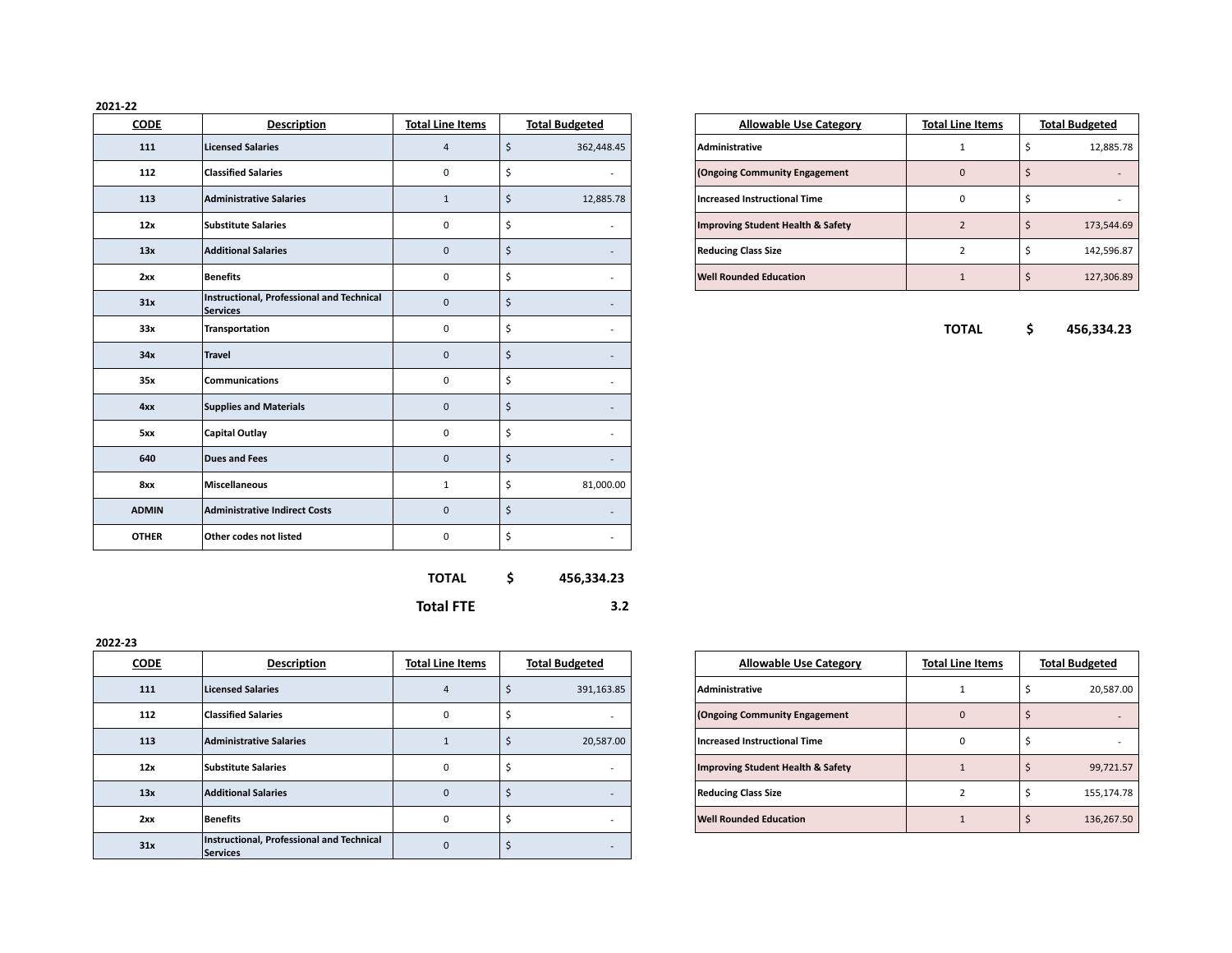| 33x          | Transportation                | $\mathbf 0$ | $\sim$                   |
|--------------|-------------------------------|-------------|--------------------------|
| 34x          | Travel                        | $\mathbf 0$ | $\sim$                   |
| 35x          | Communications                | 0           | $\overline{\phantom{a}}$ |
| 4xx          | Supplies and Materials        | $\mathbf 0$ | $\sim$                   |
| 5xx          | Capital Outlay                | $\mathbf 0$ | $\overline{\phantom{a}}$ |
| 640          | Dues and Fees                 | $\mathbf 0$ | $\sim$                   |
| 8xx          | Miscellaneous                 | $\mathbf 0$ | $\sim$                   |
| <b>ADMIN</b> | Administrative Indirect Costs | $\mathbf 0$ | $\sim$                   |
| <b>OTHER</b> | Other codes not listed        | $\mathbf 0$ | $\overline{\phantom{a}}$ |

| <b>TOTAL</b> |  | 411,750.85 |
|--------------|--|------------|
|--------------|--|------------|

**Total FTE 3.2**